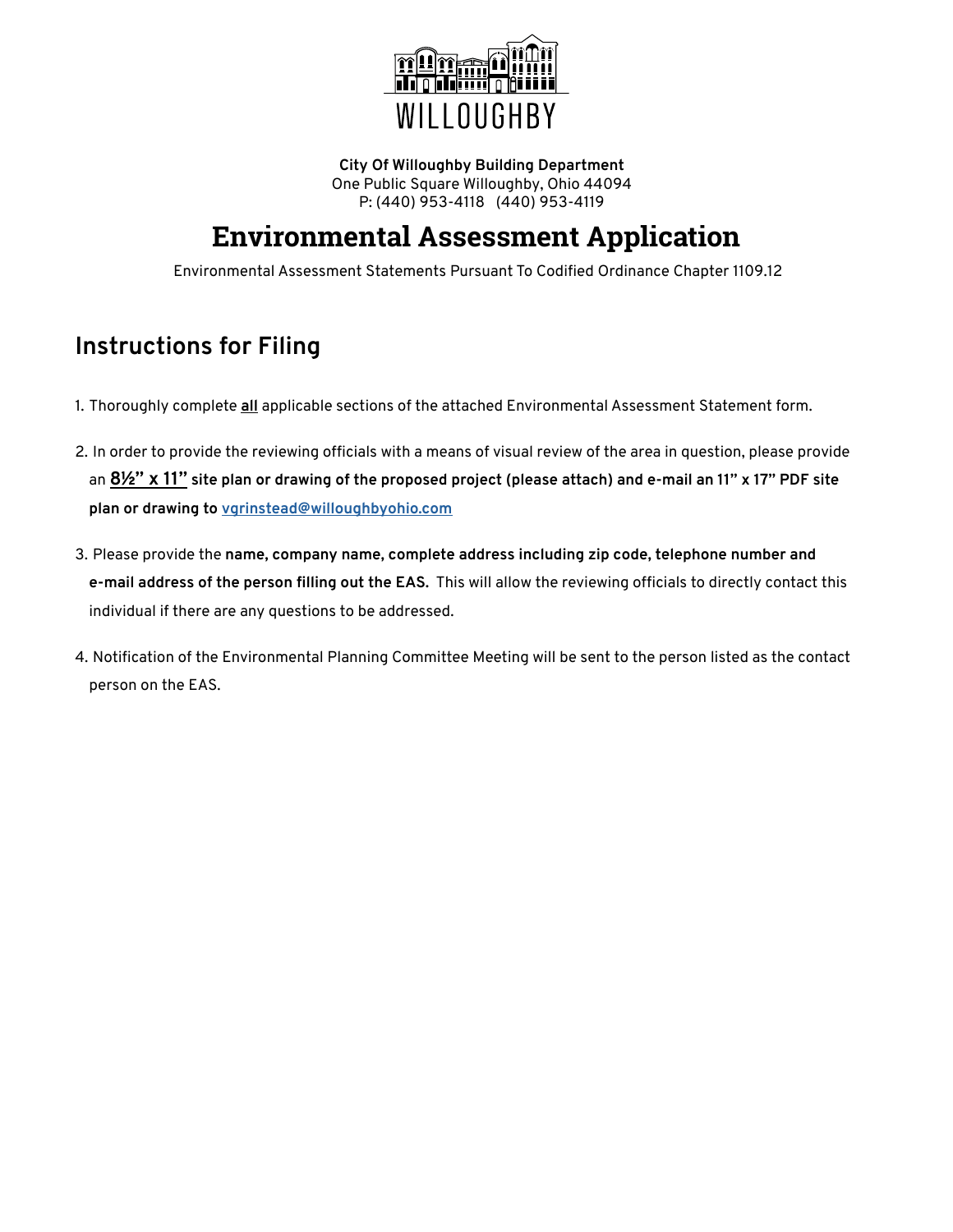# **Environmental Assessment Statement**

Pursuant to Codified Ordinance Chapter 1109.12, please provide the following information:

### **I. LOCATION, TYPE AND CHARACTER OF THE PROPOSED STRUCTURE OR DEVELOPMENT.**

A. A written paragraph describing the scope and character of the proposed subdivision, development or structure. Include the address or PPN, name of business (if known), type of the business, and size of the building(s).

\_\_\_\_\_\_\_\_\_\_\_\_\_\_\_\_\_\_\_\_\_\_\_\_\_\_\_\_\_\_\_\_\_\_\_\_\_\_\_\_\_\_\_\_\_\_\_\_\_\_\_\_\_\_\_\_\_\_\_\_\_\_\_\_\_\_\_\_\_\_\_\_\_\_\_\_\_\_\_\_\_\_\_\_\_\_

\_\_\_\_\_\_\_\_\_\_\_\_\_\_\_\_\_\_\_\_\_\_\_\_\_\_\_\_\_\_\_\_\_\_\_\_\_\_\_\_\_\_\_\_\_\_\_\_\_\_\_\_\_\_\_\_\_\_\_\_\_\_\_\_\_\_\_\_\_\_\_\_\_\_\_\_\_\_\_\_\_\_\_\_\_\_

\_\_\_\_\_\_\_\_\_\_\_\_\_\_\_\_\_\_\_\_\_\_\_\_\_\_\_\_\_\_\_\_\_\_\_\_\_\_\_\_\_\_\_\_\_\_\_\_\_\_\_\_\_\_\_\_\_\_\_\_\_\_\_\_\_\_\_\_\_\_\_\_\_\_\_\_\_\_\_\_\_\_\_\_\_\_

B. An 8½" X 11" site plan or drawing of the proposed project and surrounding area (**please attach**) and email and 11" x 17" PDF site plan or drawing to **[vgrinstead@willoughbyohio.com](mailto:vgrinstead@willoughbyohio.com)**

#### **IN CASE OF A ZONING CHANGE IN LAND USE**

C. The present zoning classification and proposed zoning classification.

### **II. SERVICE DEMANDS OF THE PRODUCT**

- A. Estimates of amount of traffic (Trips generated).
- B. List all hazardous materials to be used or stored.
- C. List all hazardous waste products and method of disposal.
- D. Demand for potable and firefighting water and amount and character of waste water discharges.
	- 1. Water (Include peak hour requirements).
		- A. Potable Water Demand in CFS or GPD.
		- B. Firefighting Water Requirements will be calculated by the Willoughby Fire
			- Department. (Please complete Attachment A.)
- E. Waste Water (Sanitary)
	- 1. Septic System or City Sewers.
	- 2. Discharge Character.
	- 3. Discharge in CFS or Gallons per day.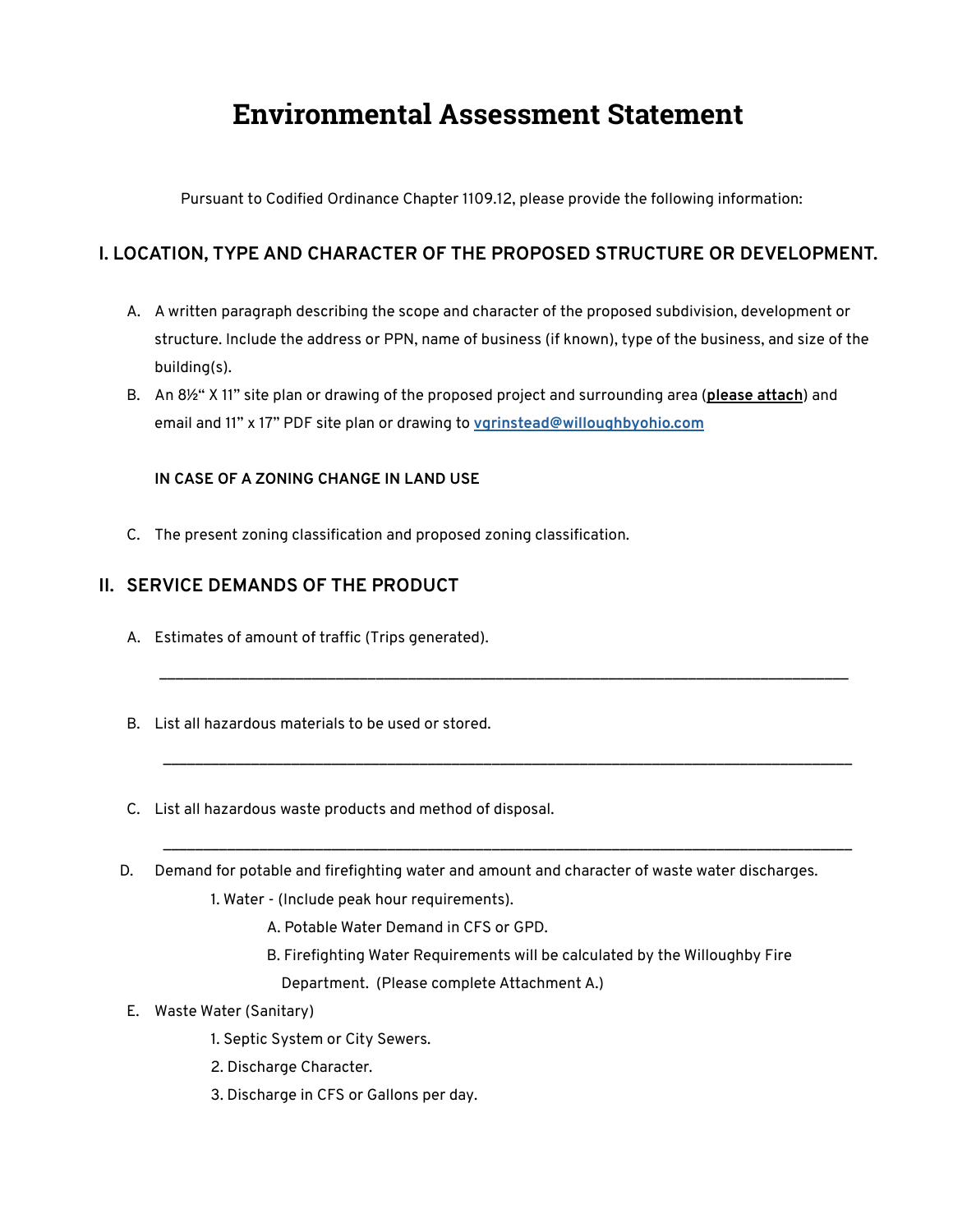- F. Storm Water
	- 1. Open, Closed, or Combination Drainage System.
	- 2. CFS or Gallonage Discharge.
	- 3. Estimated Increase in Storm Water Discharge or Run-0ff

#### **III. IMPACT ON THE FOLLOWING:**

A. The degree of noise, water, and air pollution, either expected or probable, generated by the proposed project or land use classification change.

\_\_\_\_\_\_\_\_\_\_\_\_\_\_\_\_\_\_\_\_\_\_\_\_\_\_\_\_\_\_\_\_\_\_\_\_\_\_\_\_\_\_\_\_\_\_\_\_\_\_\_\_\_\_\_\_\_\_\_\_\_\_\_\_\_\_\_\_\_\_\_\_\_\_\_\_\_\_\_\_\_\_\_\_\_\_\_\_\_\_\_\_\_ \_\_\_\_\_\_\_\_\_\_\_\_\_\_\_\_\_\_\_\_\_\_\_\_\_\_\_\_\_\_\_\_\_\_\_\_\_\_\_\_\_\_\_\_\_\_\_\_\_\_\_\_\_\_\_\_\_\_\_\_\_\_\_\_\_\_\_\_\_\_\_\_\_\_\_\_\_\_\_\_\_\_\_\_\_\_\_\_\_\_\_\_\_

\_\_\_\_\_\_\_\_\_\_\_\_\_\_\_\_\_\_\_\_\_\_\_\_\_\_\_\_\_\_\_\_\_\_\_\_\_\_\_\_\_\_\_\_\_\_\_\_\_\_\_\_\_\_\_\_\_\_\_\_\_\_\_\_\_\_\_\_\_\_\_\_\_\_\_\_\_\_\_\_\_\_\_\_\_\_\_\_\_\_\_\_\_ \_\_\_\_\_\_\_\_\_\_\_\_\_\_\_\_\_\_\_\_\_\_\_\_\_\_\_\_\_\_\_\_\_\_\_\_\_\_\_\_\_\_\_\_\_\_\_\_\_\_\_\_\_\_\_\_\_\_\_\_\_\_\_\_\_\_\_\_\_\_\_\_\_\_\_\_\_\_\_\_\_\_\_\_\_\_\_\_\_\_\_\_\_

B. The expected demands on the school system generated by the proposed project or land use classification change.

### **IV. THE PROBABLE TIME TABLE AND PROPOSED SCHEDULE OF CONSTRUCTION OF ANY STRUCTURES OR IMPROVEMENTS.**

| Date Submitted         |  |
|------------------------|--|
| Signature of Applicant |  |

Title \_\_\_\_\_\_\_\_\_\_\_\_\_\_\_\_\_\_\_\_\_\_\_\_\_\_\_\_

**Contact Person for All Questions:**

| NAME:    |  |
|----------|--|
| COMPANY: |  |
| ADDRESS: |  |
| PHONE:   |  |
| EMAIL:   |  |